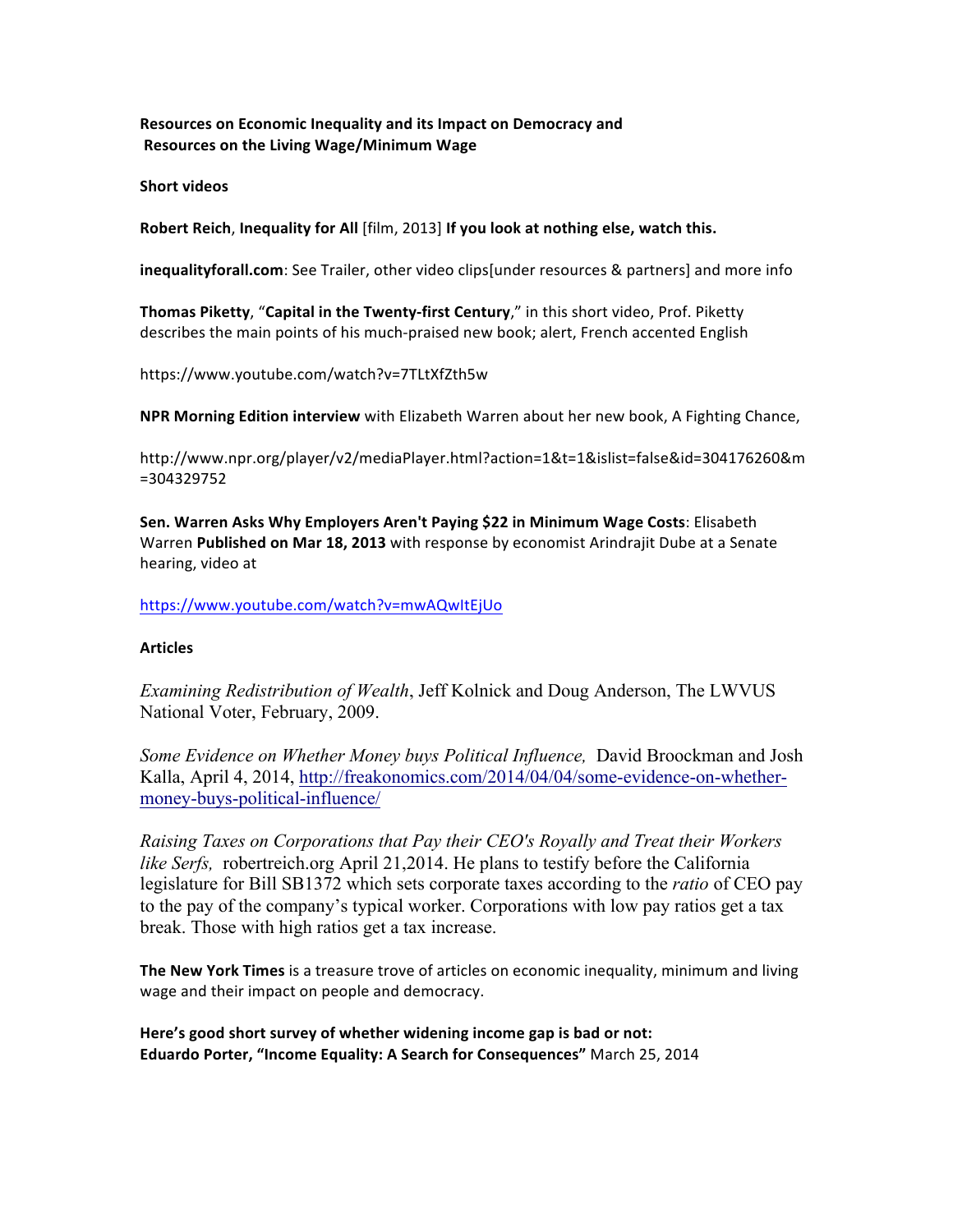http://www.nytimes.com/2014/03/26/business/economy/making-sense-of-incomeinequality.html

## Here's a survey of the "ongoing debate over the nature and implications of rising inequality and why "Capital in the Twenty-First Century" is having such a big impact" Paul Krugman The Conscience of a Liberal on The Opinion Pages, "Piketty Day Notes" April 16, 2014

http://krugman.blogs.nytimes.com/2014/04/16/piketty-day-notes/?module=BlogPost-Title&version=Blog%20Main&contentCollection=Opinion&action=Click&pgtype=Blogs&region=B ody

# "The Wealth Gap in America is Growing, Too" by Annie Lowrey, April 2, 2014

http://economix.blogs.nytimes.com/2014/04/02/the-wealth-gap-is-growingtoo/? php=true& type=blogs& r=0

### **Eduardo Porter, "In New Tack, I.M.F. Aims at Income Inequality," NYT April 8, 2014**

http://www.nytimes.com/2014/04/09/business/economy/in-new-tack-imf-aims-at-incomeinequality.html

### Annie Lowrey, "For Two Economists, the Buffett Rule is Just a Start" NYT April 16, 2012

http://www.nytimes.com/2012/04/17/business/for-economists-saez-and-piketty-the-buffettrule-is-just-a-start.html?\_r=0&adxnnl=1&pagewanted=all&adxnnlx=1397866163uV5d04msQ2D3uX5BP5vgqw

# Three Reviews: 2 of Piketty's Capital in the Twenty-first Century & 1 of Elizabeth Warren's A *Fighting'Chance*

1. in The Economist Magazine, Jan 9 2014 http://www.economist.com/blogs/freeexchange/2014/01/inequality

2. in the New Yorker, March 31, 2014 by John Cassidy

3. Review of Elizabeth Warren's new book A Fighting Chance in the New Yorker, April 21, 2014 by Jill Lepore

### **Books**

### **Robert Reich, Aftershock, the Next Economy and America's Future, 2010**

Robert Reich, Beyond Outrage: Expanded Edition: What has gone wrong with our economy and our democracy and how to fix it, 2012

Thomas Piketty. Capital in the Twenty-First Century, Harvard U. Press, 2014